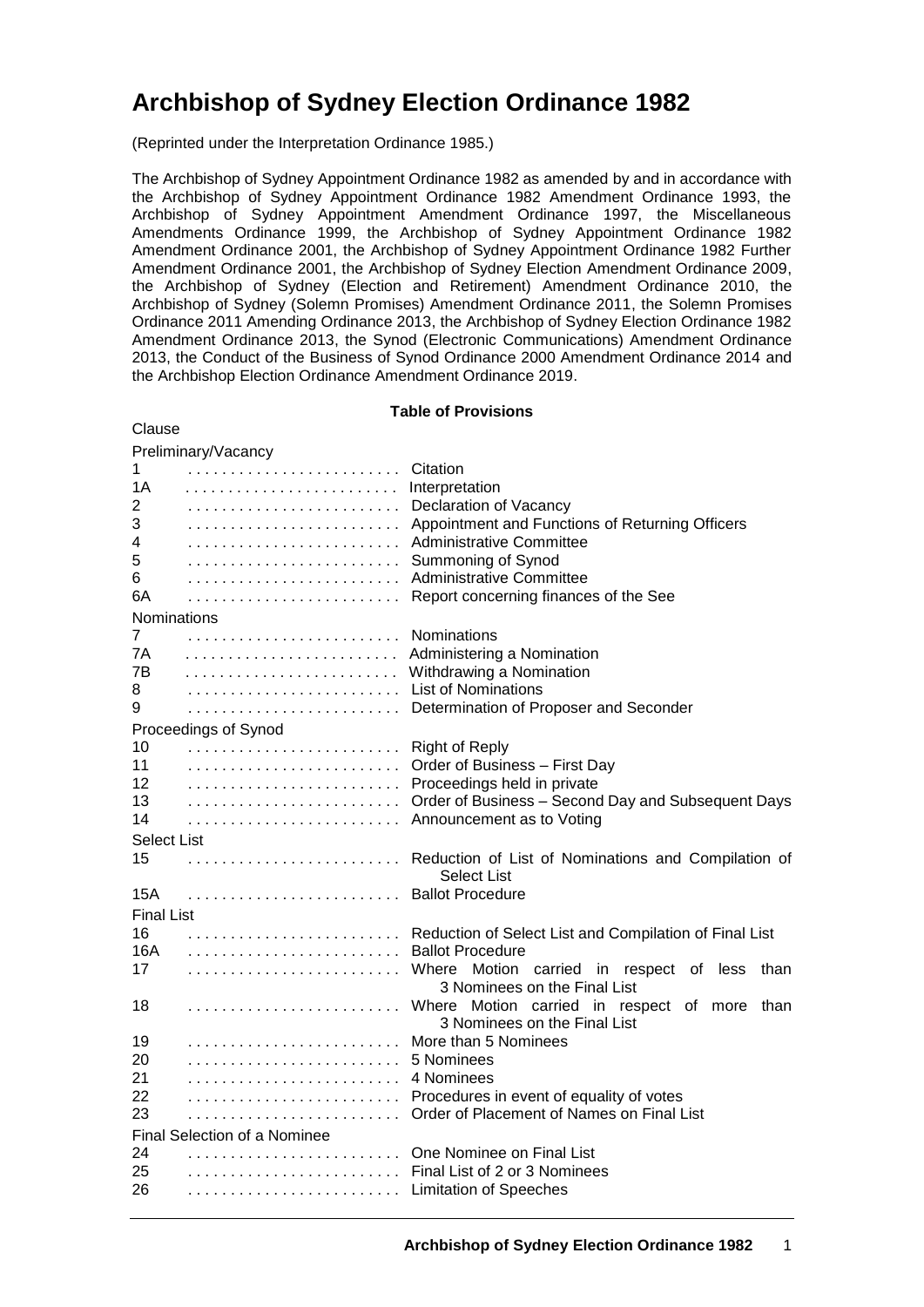| 27<br>28                                      | Printing and Distribution of Ballot Papers                                    |  |  |  |  |
|-----------------------------------------------|-------------------------------------------------------------------------------|--|--|--|--|
| 29                                            | Voting<br><b>Method of Counting Votes</b>                                     |  |  |  |  |
|                                               |                                                                               |  |  |  |  |
| 30                                            | Failure of Either of 2 Nominees to Obtain Absolute<br>Majority on First Count |  |  |  |  |
| 31                                            | Failure of Any of 3 Nominees to Obtain Absolute<br>Majority on First Count    |  |  |  |  |
| 32                                            | <b>Consequences of Certain Ballots</b>                                        |  |  |  |  |
| 33                                            | Proceedings on Resumption After Adjournment                                   |  |  |  |  |
| 33A                                           | Nomination<br>Starting<br>the<br>Process<br>again<br>after<br>Adjournment     |  |  |  |  |
| Offer, Acceptance, Confirmation etc           |                                                                               |  |  |  |  |
| 34                                            | <b>Confirmation of Election</b>                                               |  |  |  |  |
| 35                                            | Commencement in Office                                                        |  |  |  |  |
| 36                                            | Refusal of or Delay in Confirmation                                           |  |  |  |  |
| 37                                            | <b>Provision Against Deadlock</b>                                             |  |  |  |  |
| 38                                            | Failure of Nominee to Accept Election, etc.                                   |  |  |  |  |
| 39                                            | Failure to Fill Vacancy for Other Cause                                       |  |  |  |  |
| 40                                            | Declaration of Election                                                       |  |  |  |  |
| 41                                            | Proceedings after Declaration of Election                                     |  |  |  |  |
| Interpretation, Repeals, Saving Provision etc |                                                                               |  |  |  |  |
| 42                                            | Application of Other Ordinances                                               |  |  |  |  |
| 43                                            | Manner of Dealing with Certain Circumstances                                  |  |  |  |  |
| 44                                            | Repeals                                                                       |  |  |  |  |
| The First Schedule                            |                                                                               |  |  |  |  |
| The Second Schedule                           |                                                                               |  |  |  |  |
| Appendix                                      | The Contemporary Role of the Archbishop of Sydney                             |  |  |  |  |
|                                               | <u>χ χ χ χ χ χ χ χ </u>                                                       |  |  |  |  |

# **Long Title**

An Ordinance to provide for the election of an Archbishop to the Metropolitan See of Sydney.

#### **Preamble**

**Whereas** 

- A. The Diocesan Doctrine Commission presented a report to the 2nd Ordinary Session of the 51st Synod of the Diocese of Sydney entitled 'An Evangelical Episcopate' (the Report) in response to the request made by the sixth resolution of the Synod in 2015.
- B. The Synod of the Diocese of Sydney, by resolution 14 of 2018, adopted paragraphs 44-50 of the Report as the Diocese's definitive statement on the role of the Archbishop of Sydney, as a key reference point for the election of an Archbishop.
- C. The Report specifies that the Christian character of the Archbishop is critical to the faithful and effective discharge of this responsibility (appendix, paragraph 7). The report also lists five priorities of the Archbishop, which are set out in full in the appendix –
	- 1. To be a guardian of 'the faith that was once for all delivered to the saints'.
	- 2. To order the ministry of the Diocese to the gospel of Christ and his mission.
	- 3. To exercise pastoral concern and insight as he provides advice and direction for gospel ministry in the Diocese.
	- 4. To represent the Diocese, in various national and international bodies, to the government, and generally to the community.
	- 5. To attend diligently to the administration of the Diocese in line with its mission.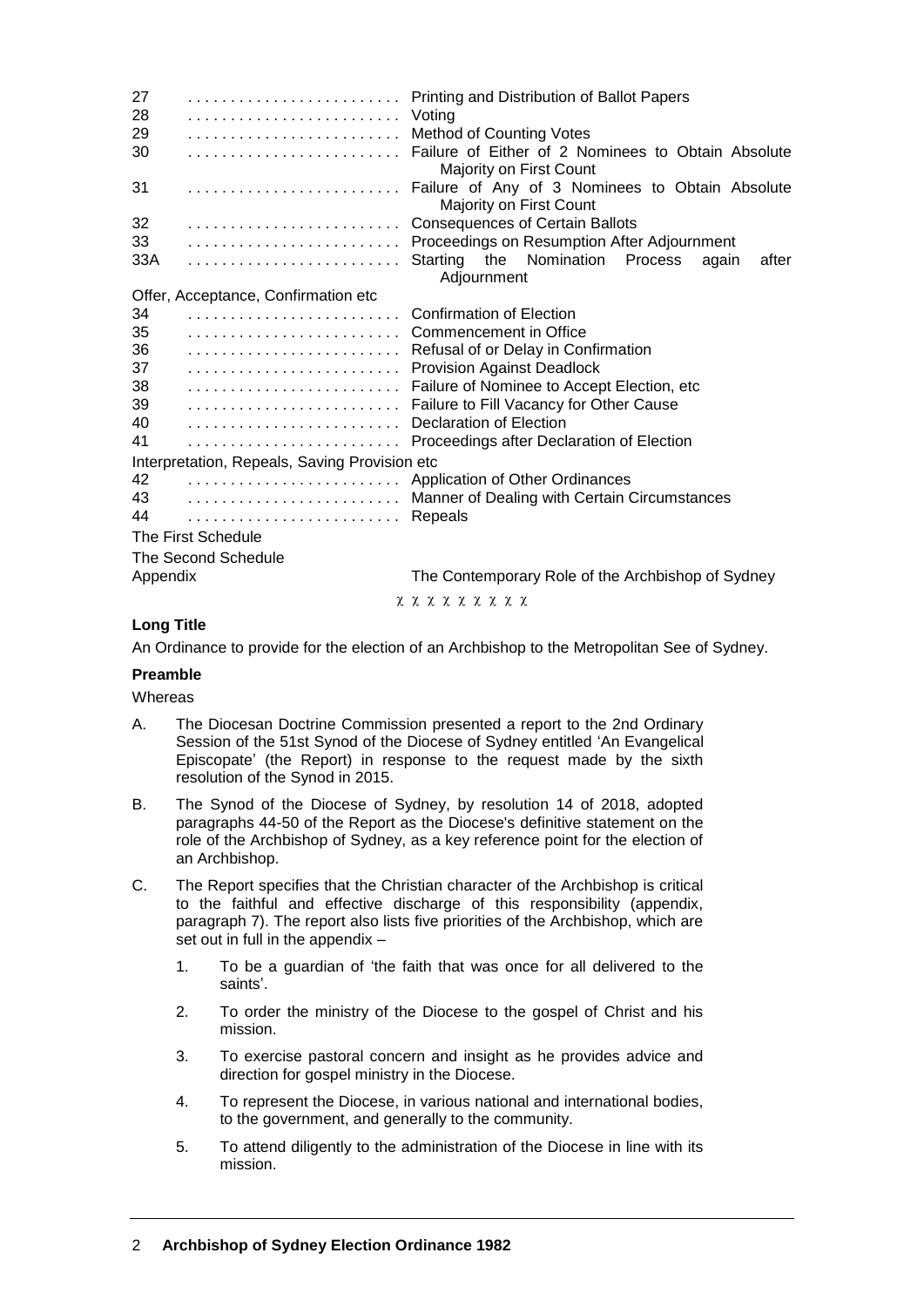# Preliminary/Vacancy

### **1. Citation**

This Ordinance may be cited as the "Archbishop of Sydney Election Ordinance 1982".

### **1A. Interpretation**

In this Ordinance –

"Administrative Committee" means the committee constituted under subclause 6(1);

"Administrator" means the person who, on the occurrence of a vacancy in the See of Sydney, is entitled under the Constitutions to exercise the powers vested in the Archbishop.

"Archbishop" means the Archbishop of the See of Sydney;

"Constitutions" means the *Anglican Church of Australia Constitutions Act 1902*, and the *Anglican Church of Australia Constitution Act 1961*;

"Director of Professional Standards" means the person appointed for the time being under clause 101 of the *Discipline Ordinance 2006*;

"National Register" means the national register within the meaning of the General Synod – *National Register Canon 2007 Adopting Ordinance 2008*;

"Nomination Officer" means the person appointed by the Standing Committee pursuant to clause 3(b);

"Nomination closing date" means that date determined in accordance with clause 7(2)(d);

"nominee" means a person nominated under clause 7;

"President", in relation to a meeting of the Synod, means the person presiding at that meeting;

"Safe Ministry Check" means the check for clergy prescribed by the Standing Committee under the *Safe Ministry to Children Ordinance 2018*;

"Standing Committee" means the Standing Committee of the Synod;

"Synod" means the Synod of the Diocese of Sydney.

### **2. Declaration of Vacancy**

(1) Except where the Standing Committee has passed a resolution under subclause (2), the Standing Committee shall, as soon as practicable after the date on which a vacancy occurs in the See of Sydney, declare by resolution that the See is vacant.

(2) The Standing Committee may, at any time within the period of 12 months before the date on which a vacancy shall occur in the See of Sydney, declare by resolution that the See will be vacant from that date.

### **3. Appointment and Functions of Returning Officers**

(1) Where the Standing Committee has passed a resolution under clause 2, it shall as soon as practicable –

- (a) appoint a Returning Officer and a Deputy Returning Officer for the purposes of the meeting of the Synod summoned in accordance to clause 5; and
- (b) appoint a Nomination Officer to receive nominations for the purposes of filling the vacancy referred to in clause 2.

(2) The Returning Officer appointed under subclause (1) shall exercise and perform all the powers, authorities, duties and functions conferred or imposed on the Returning Officer under this Ordinance.

(3) Where the Returning Officer appointed under subclause (1) is, for any reason, unable to act, the Deputy Returning Officer shall have and shall exercise and perform all the powers, authorities, duties and functions conferred or imposed on the Returning Officer under this Ordinance.

(4) In the exercise and performance of their powers, authorities, duties and functions under this Ordinance, the Returning Officer may, with the approval of the Administrator, have and use the assistance of such persons as the Returning Officer considers necessary.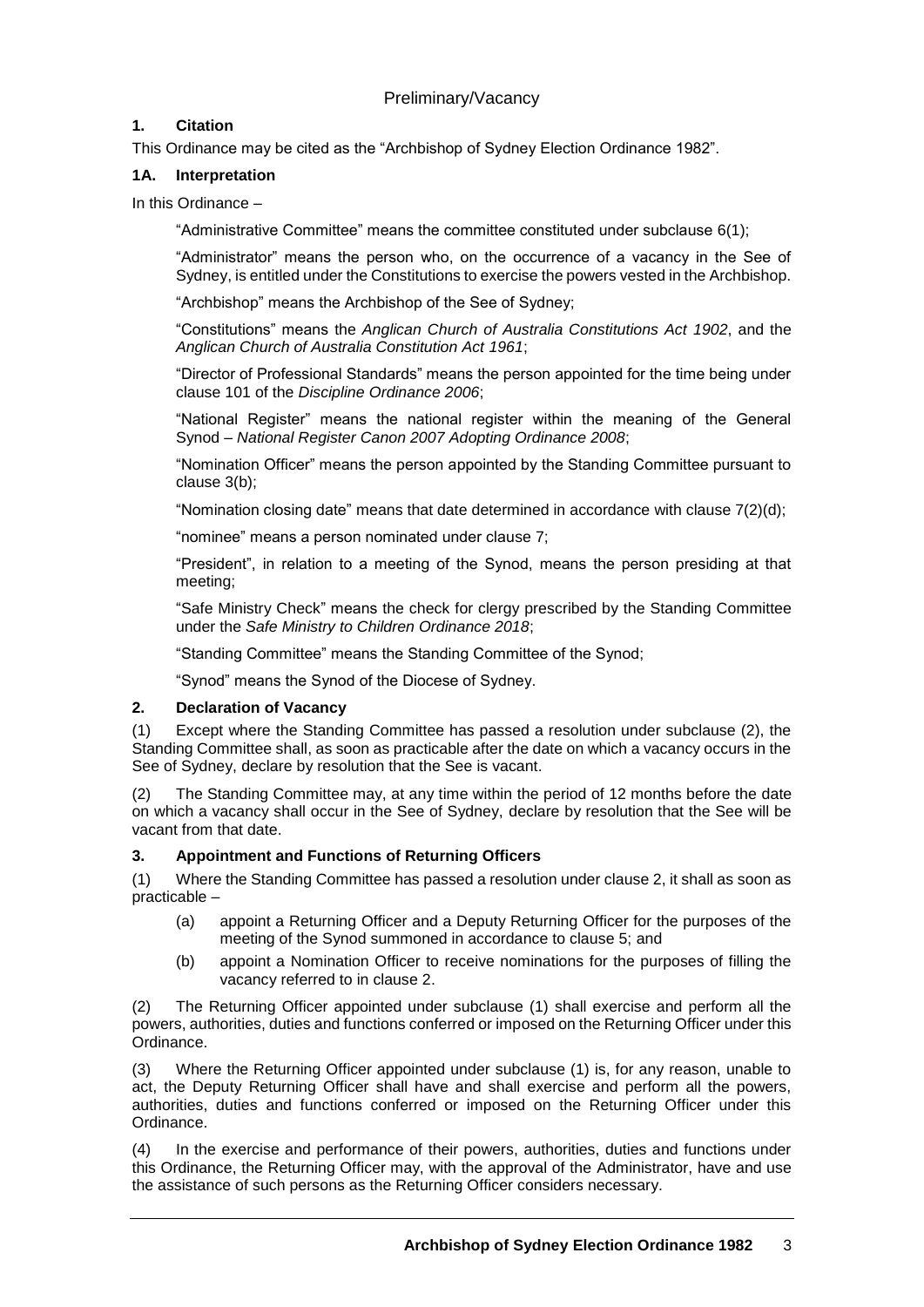# **4. Administrative Committee**

(1) The Administrator may appoint such members of the Standing Committee as he determines to constitute, under his chairmanship, an Administrative Committee for the purpose of determining and giving effect to administrative matters relating to –

- (a) the convening of the meeting of the Synod; and
- (b) the conduct of the proceedings of the Synod at that meeting.

(2) The Administrative Committee shall not make or give effect to any decision or determination which is inconsistent with the terms of this Ordinance.

### **5. Summoning of Synod**

(1) Where a vacancy has been declared under clause 2, the Archbishop, or where a vacancy has occurred, the Administrator, shall, within 7 days after the declaration has been made, inform each member of the Synod of the declaration, and shall as soon as practicable, summon, each member of the Synod to a meeting of the Synod specifying –

- (a) the day and the time on that day on which the meeting of the Synod shall commence;
- (b) the place at which the meeting shall be held;
- (c) instructions for the making of nominations;
- (d) the day, determined in accordance with clause 7, on which nominations of duly qualified persons for the office of Archbishop shall close;
- (e) the name of the Nomination Officer and the place, postal address and email address at which nominations can be delivered for this purpose; and
- (f) such other matters as the person giving the notice thinks fit.
- (2) A meeting of the Synod
	- (a) shall be held within the period being
		- (i) not less than 14 weeks from the date on which the summons is sent, and
		- (ii) not less than 3 weeks and not more than 20 weeks after the latter of  $-$ 
			- (A) the occurrence of the vacancy; and
			- (B) the date on which the summons is sent;
	- (b) may commence on any day of the week; and
	- (c) shall be held at a place within the Diocese of Sydney.

(3) Notwithstanding subclause (2) the Standing Committee by 75% majority of both houses present and voting may by resolution determine a date to commence the meeting of Synod that is beyond the ranges specified in paragraph (2)(a).

### **6. Report concerning finances of the See**

(1) The Administrator shall, not later than 42 days before the day on which the meeting of the Synod shall commence, cause a report to be prepared concerning the finances of the See and arrange for that report to be sent to the Nomination Officer.

- (2) Such report shall include
	- (a) a balance sheet which sets out in detail the assets and liabilities of the Endowment of the See fund together with income and expenditure accounts of the fund for each of the three years immediately preceding such vacancy, and such balance sheet and accounts shall be certified as correct by a duly qualified auditor; and
	- (b) a description of the condition of any property to be provided for the residence of the Archbishop.

(3) The Nomination Officer is to send a copy of the report to each person nominated for the office of Archbishop under subclause 7(2).

### **Nominations**

### **7. Nominations**

### *Making a nomination*

(1) One or more members of the Synod may, in accordance with subclause (2), nominate any duly qualified person for the office of Archbishop.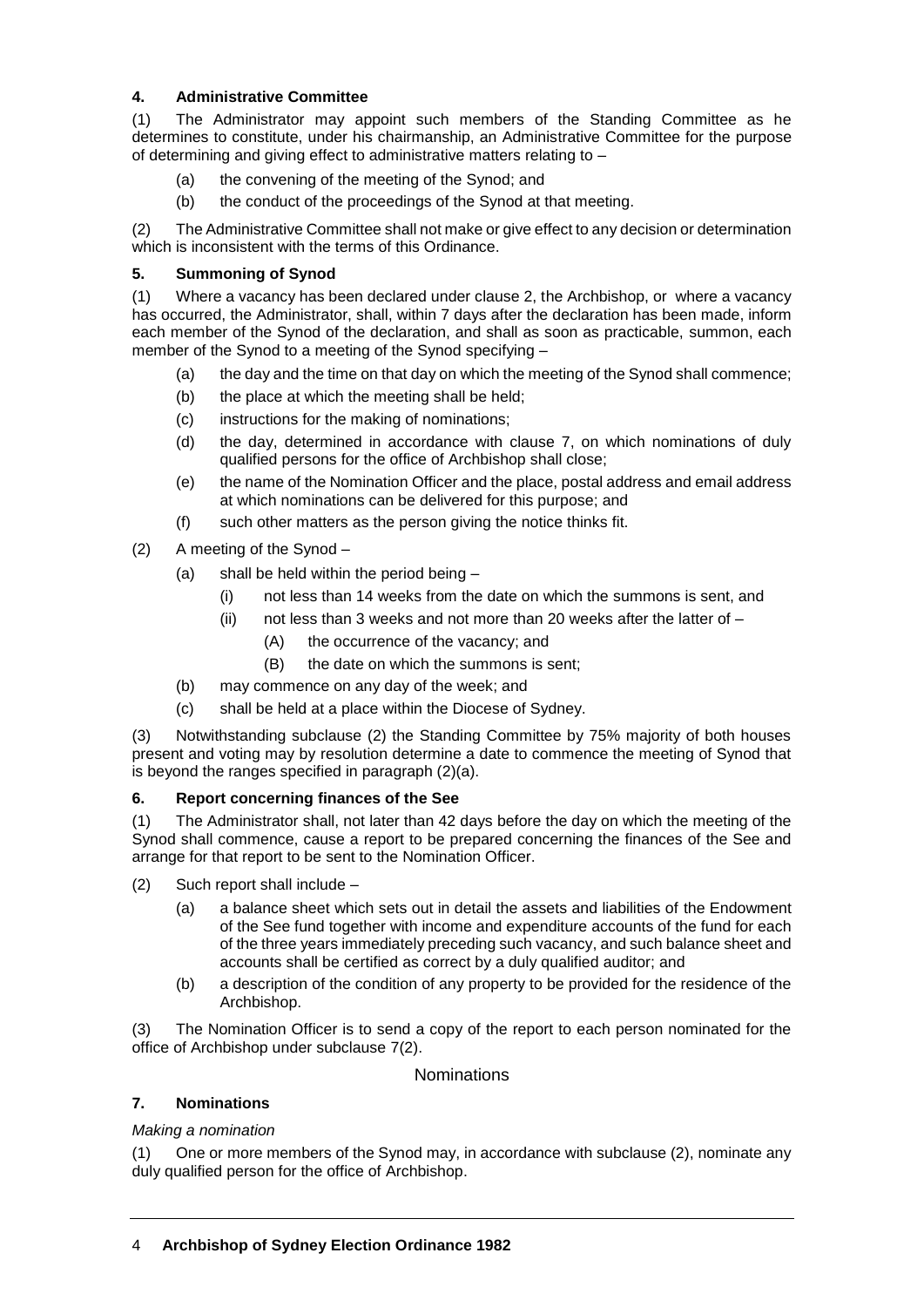- (2) A nomination under subclause (1) must
	- (a) be in writing;
	- (b) be signed by the nominator(s);
	- (c) specify an email address for service of notices on the nominator(s) and a postal and email address for service of notices on the nominee; and
	- (d) be given to the Nomination Officer at the specified place, postal address or email address referred to in subclause 5(4)(e) not later than 5.00 pm on the day which is 42 days before the day on which the meeting of the Synod shall commence.

### *Nominee to have been nominated by at least 20 members*

(3) A duly qualified person shall be deemed not to have been nominated to the office of the Archbishop unless one or more nominations signed by not less than twenty members of Synod are received under subclause (2).

### **7A. Administering a Nomination**

*Actions upon nomination by ten or more members*

(1) Upon receiving nominations in accordance with 7(2) from ten or more members of Synod, the Nomination Officer shall forthwith request confirmation in writing from the nominee that he –

- (a) is willing to make a declaration of the solemn promises contained in the Second Schedule of this Ordinance, and
- (b) consents to a search being undertaken for information in the National Register in relation to the nominee, and
- (c) is willing to complete a Safe Ministry Check and interview for the purpose of this nomination.

(2) Upon receiving confirmation in accordance with subclause (1), the Nomination Officer shall forthwith –

- (a) direct the Director of Professional Standards
	- (i) to access and report to the Nomination Officer any information in the National Register relating to the nominee, and
	- (ii) to arrange to administer a Safe Ministry Check to the nominee, and
- (b) request copies of the following documents from the nominee
	- (i) the nominee's letters of Orders for Deacon, Presbyter, and Bishop as applicable, and
	- (ii) where the nominee is not in episcopal orders, his Birth Certificate and Baptismal Certificate.

(3) On the basis of the information gathered from the Safe Ministry Check and the National Register, the Director of Professional Standards shall, acting as delegate of the Synod –

- (a) determine whether the nominee is fit for archiepiscopal ministry; and
- (b) advise the nominee and the Nomination Officer of the determination.

#### *Actions upon nomination by twenty members*

(4) Upon a person being nominated to the office of the Archbishop in accordance with subclause 7(3), the Nomination Officer must give the nominee notice in writing –

- (a) of any information in the National Register in relation to the nominee;
- (b) of the determination of the Director of Professional Standards referred to in subclause 7A(3); and
- (c) of the need to disclose this information to the meeting of the Synod, unless the nominee gives notice under subclause 7B(1) that he does not wish to be a nominee for the office of the Archbishop.

(5) A notice under subclause (4) is deemed to have been sufficiently given if sent to the postal or email address for the nominee specified in a nomination under paragraph 7(2)(c).

(6) Seven days following the notice referred to in subclause (4), or as soon as practicable following the Nomination closing date, whichever is sooner, the Nomination Officer shall publish the name of the nominee on the SDS website.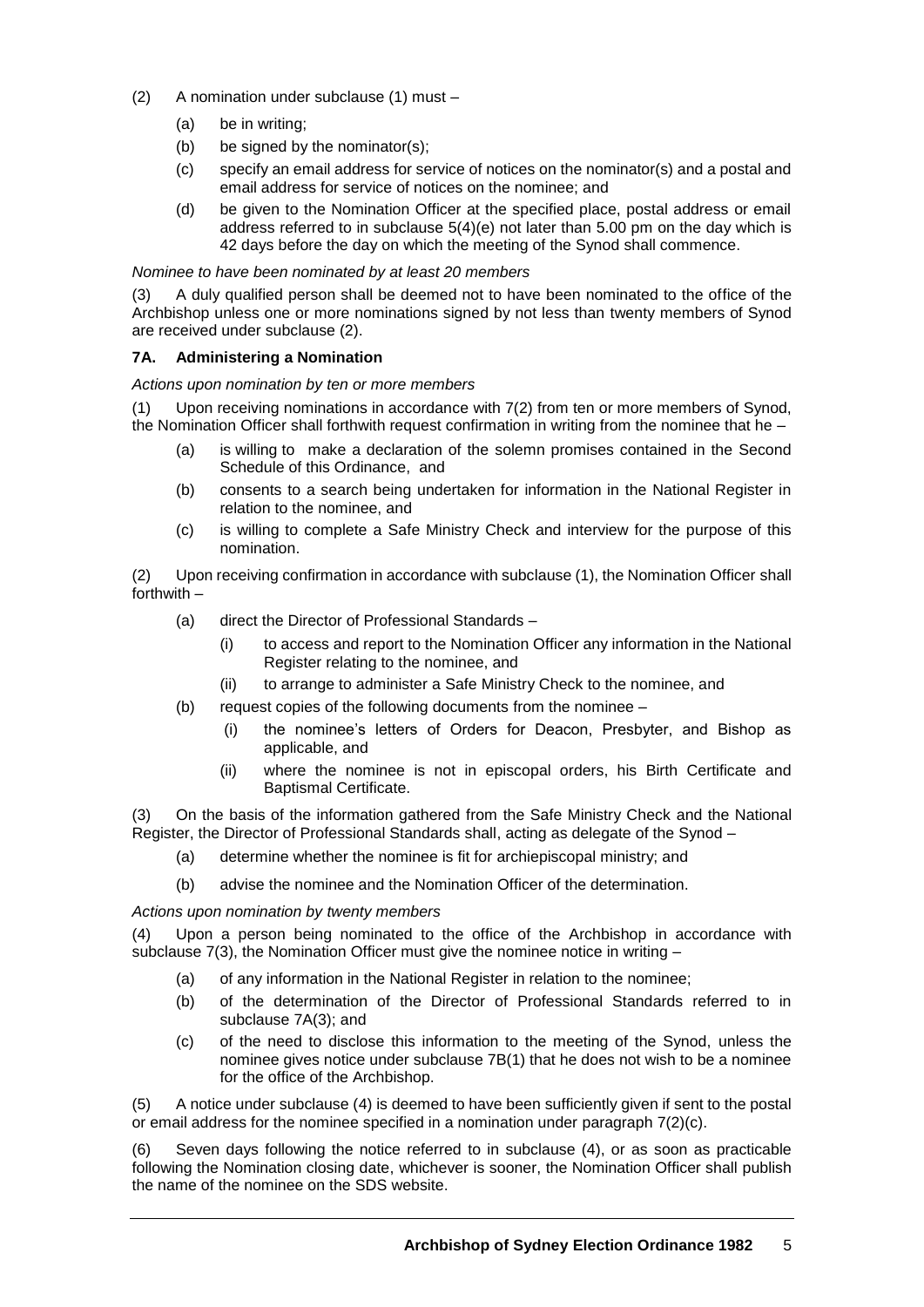### **7B. Withdrawing a Nomination**

(1) The nominee may, at any time up to 21 days before the day on which the meeting of the Synod shall commence, give notice in writing to the Nomination Officer that he does not wish to be a nominee for the office of Archbishop; whereupon that person shall be deemed, for the purposes of the remaining clauses of this Ordinance, not to have been nominated for that office.

(2) Where a nominee does not, within seven days of the nomination closing date comply with the commitments made in accordance with 7A(1), that person shall be deemed, for the purposes of the remaining clauses of this Ordinance, not to have been nominated for the office of the Archbishop.

# **8. List of Nominations**

The Administrator shall, as soon as practicable following the Nomination closing date and not less than 10 days before the day on which the meeting of the Synod shall commence, forward to each member of the Synod –

- (a) a list, in alphabetical order, of the persons nominated showing, in relation to each nominee, the names of all members of the Synod who have nominated that person;
- (b) any information in the National Register relating to each nominee; and
- (c) the determination of the Director of Professional Standards referred to in clause 7A(3)(a).

# **9. Determination of Proposer and Seconder**

- (1) The nominators of a nominee must
	- (a) determine, among themselves if need be, by a majority, in relation to each stage in the proceedings under this Ordinance, who shall propose and second the nomination at that stage; and
	- (b) notify the Secretary of the Synod of their determination within sufficient time to enable the name of the proposer and seconder to be included in the appropriate day's business paper.

(2) Where the nominators of a nominee are unable to make a determination referred to in subclause (1) in respect of any stage, the President shall select, from among those nominators, the proposer and seconder of the nomination in respect of that stage.

(3) Nothing in this clause prevents the Synod from granting leave to any member of the Synod to propose or second the nomination of a nominee at any stage in the proceedings under this Ordinance, notwithstanding that –

- (a) the member did not nominate the nominee under clause 7; or
- (b) the member is not a member notified under paragraph (b) of subclause (1) or selected under subclause (2).

# Proceedings of Synod

# **10. Right of Reply**

Where a motion is proposed under this Ordinance and any other member of the Synod (not being the seconder of the motion) speaks in respect of the motion, the proposer shall, after all speeches have been made in respect of that motion, have the right of reply.

### **11. Order of Business – First Day**

- (1) The order of business for the first day of the meeting of the Synod shall be as follows
	- (a) The List of Clergy summoned to the Synod shall be laid upon the table by the President.
	- (b) The List of Representatives shall be laid upon the table by the President, and those who have not presented their Certificates of Election, and signed the Declaration shall then do so.
	- (c) The President shall, subject to subclause (2), deliver his address.
	- (d) The President may lay upon the table a document appointing a Commissary.
	- (e) Motions for the election of
		- (i) A Chairman of Committees.
		- (ii) A Deputy Chairman of Committees.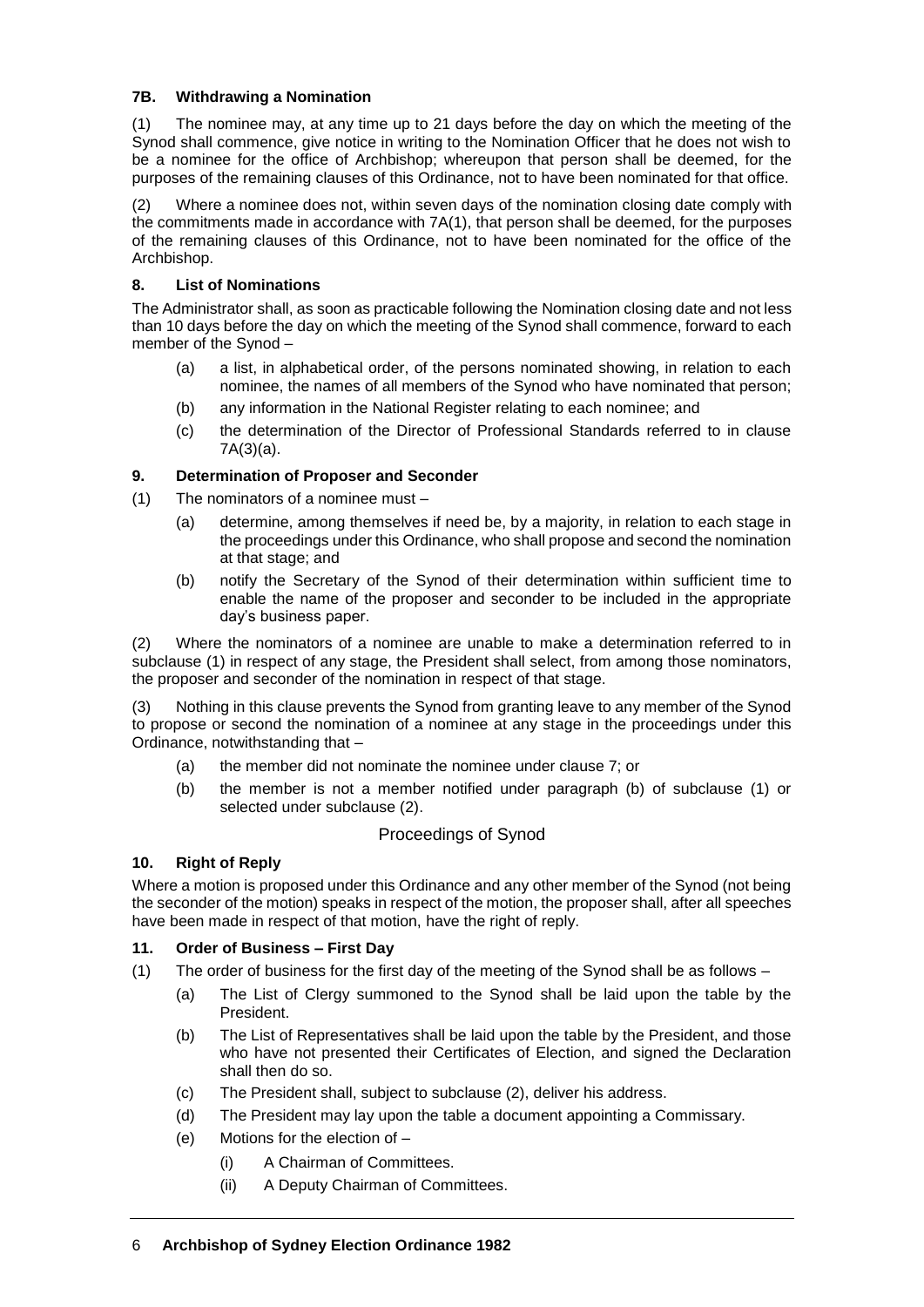- (iii) A Committee of Elections and Qualifications.
- (iv) A Committee for the purpose of checking and, if agreed, certifying the minutes of each meeting other than a meeting of the Committee of the Whole Synod.
- (f) Notices of Questions.
- (g) Notices of Motions.
- (h) Motions in connection with the formal reception and printing of Reports, Accounts and other documents.
- (i) Motions by request of the Standing Committee with respect to the proceedings under this Ordinance.
- (j) The Synod shall then proceed in accordance with clause 15.

(2) If the President is a nominee, the person who is next entitled to preside at the meeting and who –

- (a) is present at the meeting of the Synod, and
- (b) is not a nominee,

shall deliver the President's address instead of the President.

(3) The person who is required under this Ordinance to deliver the President's address may not invite or request another person to give the President's address.

#### **12. Proceedings held in private**

At the conclusion of the President's address, the public shall be excluded and shall continue to be excluded until the meeting of the Synod ends.

#### **13. Order of Business – Second and Subsequent Days**

The order of business for the second and subsequent days of the meeting of the Synod shall be as follows –

- (a) The Minutes of the previous day's proceedings shall be read and signed as a correct record or otherwise dealt with in accordance with any resolution passed at the meeting of the Synod.
- (b) Questions.
- (c) Notices of Motions.
- (d) The continuation of the procedure determined in accordance with this Ordinance for the election of a person to the office of Archbishop.
- (e) Motions according to the order of notice or in the order determined by the Administrative Committee.

#### **14. Announcement as to Voting**

(1) Immediately after each vote on a motion by show of hands is taken under this Ordinance, the President shall announce the result of the vote together with the number of members of the Synod (being, where applicable, the numbers of members of each order) who have voted for and against the motion.

(2) After each ballot is taken under this Ordinance, the Returning Officer shall hand to the President his record of the counting in respect of the ballot and the President shall announce the result appearing in the record.

### Select List

### **15. Reduction of List of Nominations and Compilation of Select List**

(1) After the items of business referred to in paragraphs 11(1)(a)-(k) have been dealt with, each nominee shall be proposed and seconded in the order in which his name appears on the list of nominations referred to in clause 8. The purpose of the proposer and seconder's speeches is to promote the characteristics of their candidate.

(2) After a nominee has been proposed and seconded, the President shall ask whether any member of the Synod wishes to speak against the nomination and each member of the Synod who wishes so to speak may, unless the Synod otherwise determines, address the Synod accordingly.

(3) Where a member of the Synod speaks against a nomination, the President shall ask whether any member of the Synod wishes to speak in respect of that nomination and each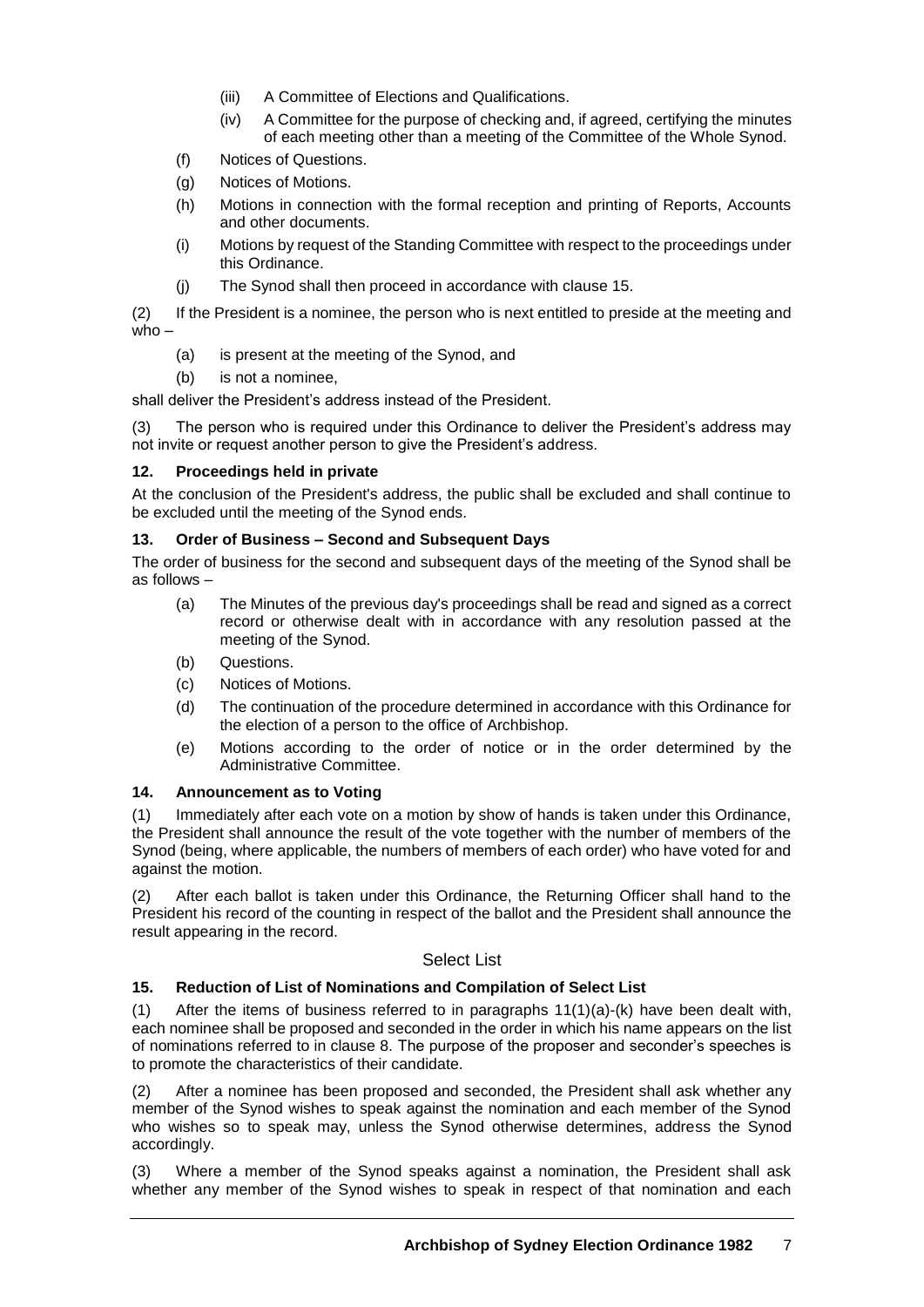member of the Synod who wishes so to speak may, unless the Synod otherwise determines, address the Synod accordingly.

- (4) Where
	- (a) speeches in respect of the nominee whose name last appears on the list of nominations referred to in clause 8 have concluded; or
	- (b) no member of the Synod wishes to speak against that nomination,

the President shall, unless the Synod otherwise determines, put the following motion to the Synod in respect of each nominee whose name appears on that list of nominations –

"That the name of (A.B.) be placed upon the Select List.".

(5) A vote on each of the motions put to the Synod under subclause (4) shall be taken simultaneously by a secret ballot in each order of the members of the Synod then present, the lay members of the Synod voting first, in accordance with clause 15A.

If a majority of either order of the members of the Synod then present and voting vote in favour of the motion in respect of a nominee, the name of that nominee shall be placed on the Select List.

(7) The names of the nominees shall be placed upon the Select List in alphabetical order.

(8) The President shall announce to the Synod the names which have been placed upon the Select List and the order in which they have been so placed.

If no nominee receives a majority of votes in either order of the members of the Synod then present and voting, the Synod shall adjourn and the nomination process shall start again pursuant to clause 33A.

### **15A. Ballot Procedure**

(1) Each member of the Synod then present shall be given a separate ballot paper for each motion referred to in subclause 15(4) of a colour specified by the President as the colour to be used by the members of each order.

 $(2)$  A ballot paper referred to in subclause (1) shall be  $-$ 

- (a) printed with the name of the nominee referred to in the motion; and
- (b) printed with two squares opposite the name of the nominee with the word "Yes" above one square and the word "No" above the other.

(3) On receipt of a ballot paper, a member of the Synod shall record his or her vote by marking the box under the word "Yes" if the member wants the name of the nominee to be placed on the Select List or by marking the box under the word "No" if the member does not want the name of the nominee to be placed on the Select List.

#### Final List

#### **16. Reduction of Select List and Compilation of Final List**

(1) After compilation of the Select List in accordance with clause 15, each nominee whose name appears on the Select List shall be proposed and seconded in the order in which his name appears upon that List.

(2) After a nominee has been proposed and seconded, the President shall ask whether any member of the Synod wishes to speak in respect of the nomination and each member of the Synod who wishes so to speak may, unless the Synod otherwise determines, address the Synod accordingly.

 $(3)$  Where –

- (a) speeches in respect of the nominee whose name last appears on the Select List have concluded; or
- (b) no member of the Synod wishes to speak against that nomination,

the President shall, unless the Synod otherwise determines, put the following motion to the Synod in respect of each nominee whose name appears on the Select List –

"That the name of (A.B.) be placed upon the Final List.".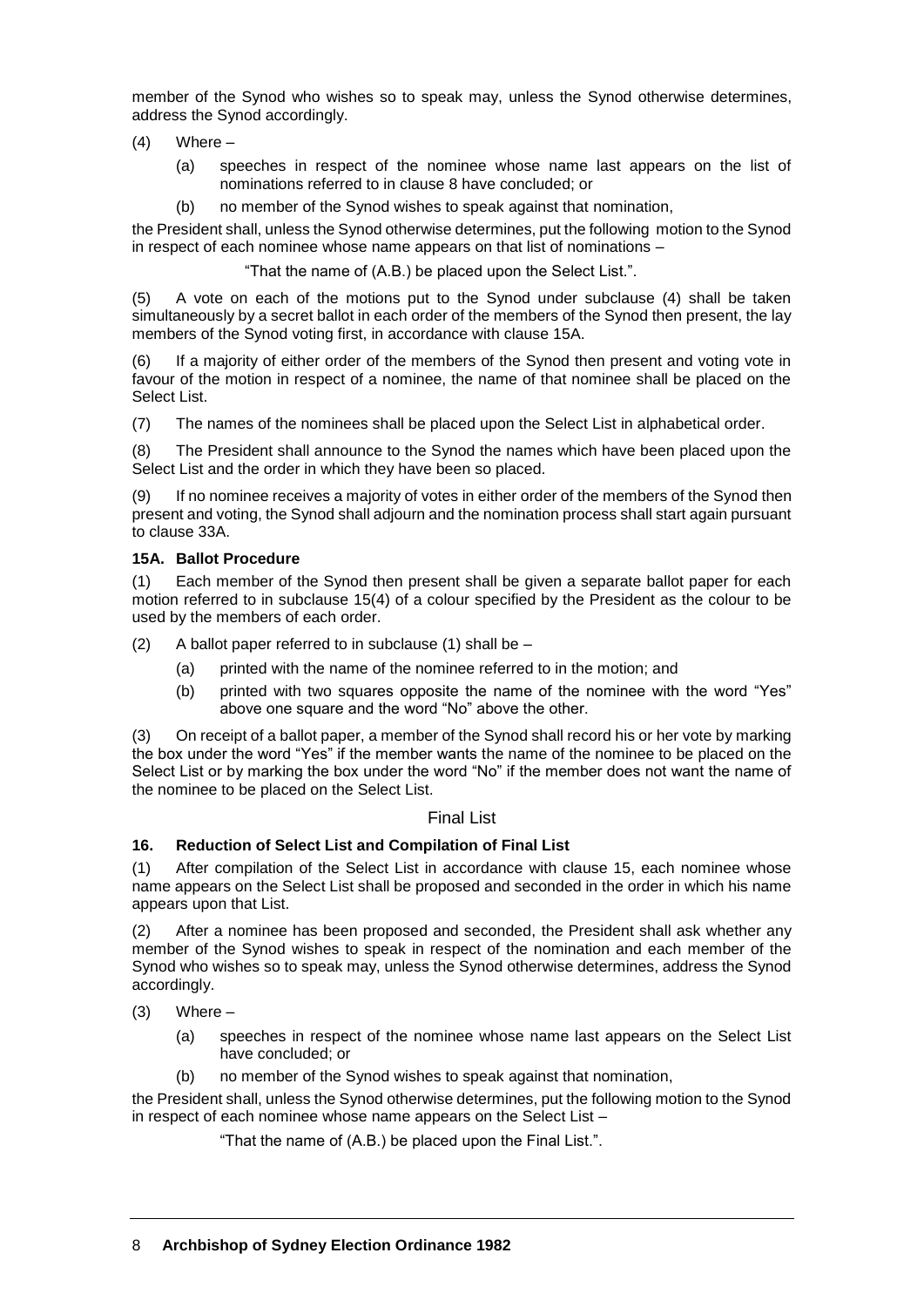(4) A vote on each of the motions put to the Synod under subclause (3) shall be taken simultaneously by a secret ballot in each order of the members of the Synod then present, the lay members of the Synod voting first, in accordance with clause 16A.

(5) If a majority of each order of the members of the Synod then present and voting vote in favour of the motion in respect of a nominee, the name of that nominee shall be placed on the Final List.

# **16A. Ballot Procedure**

(1) Each member of the Synod then present shall be given a separate ballot paper for each motion referred to in subclause 16(3) of a colour specified by the President as the colour to be used by the member of each order.

- $(2)$  A ballot paper referred to in subclause (1) shall be
	- (a) printed with the name of the nominee referred to in the motion; and
	- (b) printed with two squares opposite the name of the nominee with the word "Yes" above one square and the word "No" above the other.

(3) On receipt of a ballot paper, a member of the Synod shall record his or her vote by marking the box under the word "Yes" if the member wants the name of the nominee to be placed on the Final List or by marking the box under the word "No" if the member does not want the name of the nominee to be placed on the Final List.

# **17. Where Motion carried in respect of less than 3 Nominees on the Final List**

 $(1)$  Where –

(a) there were 3 or more nominees on the Select List; and

(b) the motion put under subclause 16(3) is carried with respect to less than 3 nominees,

the President shall, without further debate, again put the motion under subclause 16(3) to the Synod in respect of each nominee whose name was on the Select List but was not placed upon the Final List.

(2) A vote on a motion put as referred to in subclause (1) shall be taken by a secret ballot and the provisions of subclauses 16(4) and (5) and clause 16A apply to that ballot.

(3) If a majority of both orders of the members of the Synod then present and voting vote in favour of the motion in respect of a nominee, the name of that nominee shall be placed upon the Final List.

(4) Where there were 1 or 2 nominees on the Select List, the name of a nominee shall be placed on the Final List if a majority of both orders of the members of the Synod then present and voting vote in favour of the motion in respect of the nominee put under subclause 16(3).

(5) If no nominee on the Select List receives a majority of votes in both orders of the members of the Synod then present and voting, for the purpose of determining the course of action the Synod shall pursue, the President shall forthwith and without debate, put the following motions in the following order –

- (a) That a further vote on the motion under subclause 16(3) be taken by secret ballot in respect of each nominee on the Select List using the procedure under clause 16A.
- (b) That the Synod adjourn and that the nomination process start again pursuant to clause 33A.

### **18. Where Motion carried in respect of more than 3 Nominees on the Final List**

Where –

- (a) the motion put under subclause 16(3) is carried with respect of more than 3 nominees; or
- (b) pursuant to clause 17, there are more than 3 nominees on the Final List,

a ballot or series of ballots shall without further debate be taken in accordance with clause 19, 20 or 21, as the case may require, so as to reduce the nominees on the Final List to 3.

### **19. More than 5 Nominees**

 $(1)$  Where –

(a) the motion put under subclause 16(3) is carried with respect to more than 5 nominees; or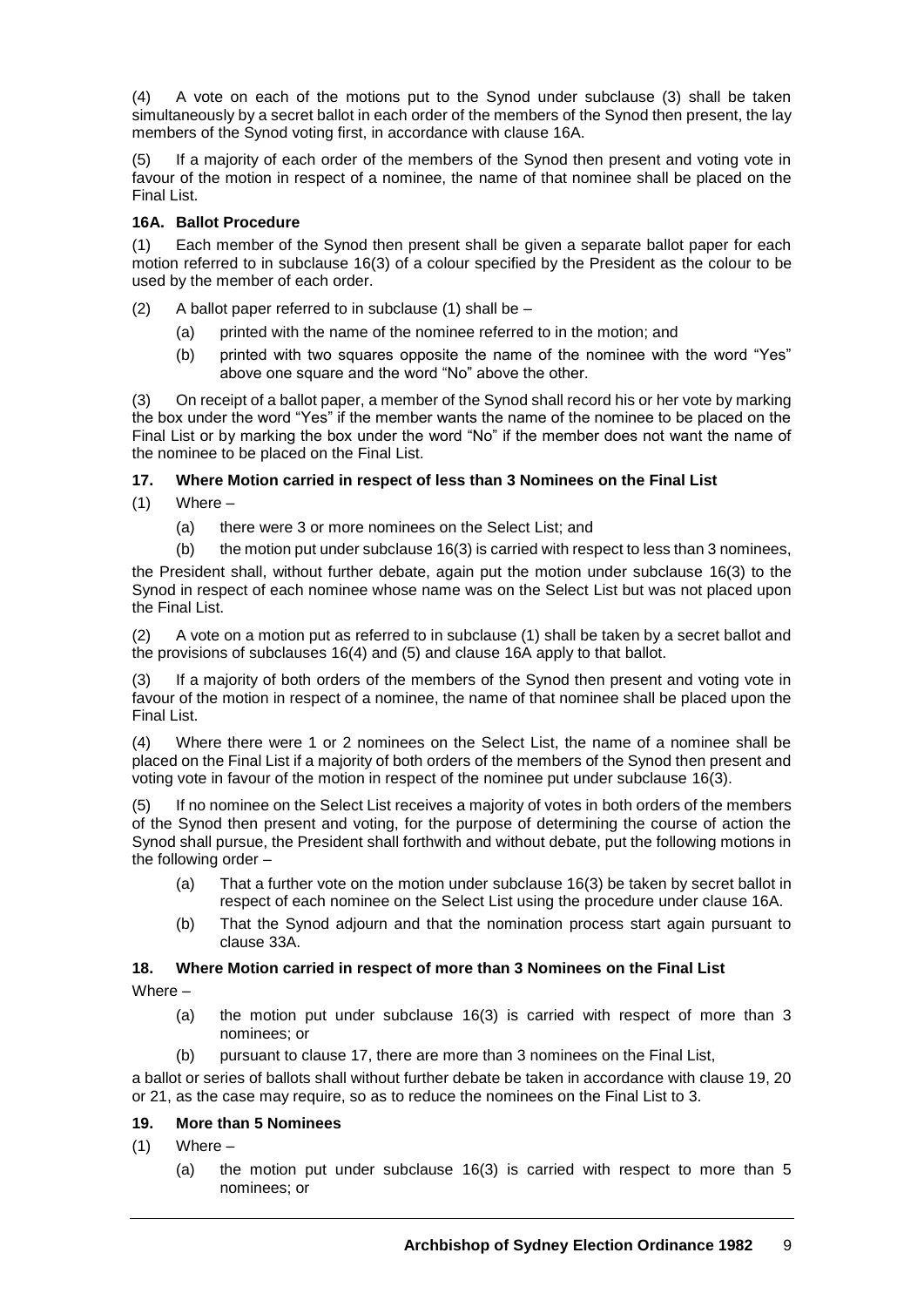(b) pursuant to clause 17, there are more than 5 nominees on the Final List,

each member of the Synod then present shall be given 3 ballot papers, each of which is distinguishable from the others.

(2) On the first ballot, each member of the Synod then present and voting shall write on the ballot paper nominated by the President, in the order in which they appear on the Select List, the names of the 5 nominees whom he or she wishes to remain upon the Final List.

(3) The nominees in excess of 5 who receive the lowest number of votes after the votes of both orders of the members of the Synod have been added together shall be excluded.

(4) On the second ballot, each member of the Synod then present and voting shall write on the ballot paper nominated by the President, in the order in which they appear on the Select List, the names of the 4 nominees whom he or she wishes to remain upon the Final List.

(5) The nominee who receives the lowest number of votes after the votes of both orders of the members of the Synod have been added together shall be excluded.

(6) On the third ballot, each member of the Synod then present and voting shall write on the remaining ballot paper, in the order in which they appear on the Select List, the names of the 3 nominees whom he or she wishes to remain upon the Final List.

(7) The nominee who receives the lowest number of votes after the votes of both orders of the members of the Synod have been added together shall be excluded.

#### **20. 5 Nominees**

 $(1)$  Where –

(a) the motion put under subclause 16(3) is carried with respect of 5 nominees; or

(b) pursuant to clause 17, there are 5 nominees on the Final List,

each member of the Synod then present shall be given two ballot papers, each of which is distinguishable from the other.

On the first ballot, each member of the Synod then present and voting shall write, on the ballot paper nominated by the President, in the order in which they appear upon the Select List, the names of the 4 nominees whom he or she wishes to remain upon the Final List.

(3) The nominee who receives the lowest number of votes after the votes of both orders of the members of the Synod have been added together shall be excluded.

(4) On the second ballot, each member of the Synod then present and voting shall write, on the remaining ballot paper, in the order in which they appear upon the Select List, the names of the 3 nominees whom he or she wishes to remain upon the Final List.

(5) The nominee who receives the lowest number of votes after the votes of both orders of the members of the Synod have been added together shall be excluded.

### **21. 4 Nominees**

- $(1)$  Where
	- (a) the motion put under subclause 16(3) is carried with respect of 4 nominees; or
	- (b) pursuant to clause 17, there are 4 nominees on the Final List,

each member of the Synod then present shall be given a ballot paper.

(2) On the ballot, each member of the Synod then present and voting shall write, in the order in which they appear upon the Select List, the names of the 3 nominees whom he or she wishes to remain upon the Final List.

(3) The nominee who receives the lowest number of votes after the votes of both orders of the members of the Synod have been added together shall be excluded.

#### **22. Procedure in event of equality of votes**

(1) Where, pursuant to a ballot under clause 19, 20 or 21, 2 or more nominees receive an equal number of votes and one or more of them is to be excluded and one or more of them is to remain upon the Final List, the President shall, without debate, call on each member of the Synod then present to express his or her preference among those nominees who have received an equal number of votes by voting for the number of those nominees not to be excluded, being the nominee (or nominees) whose name (or names) he or she wishes to remain upon the Final List.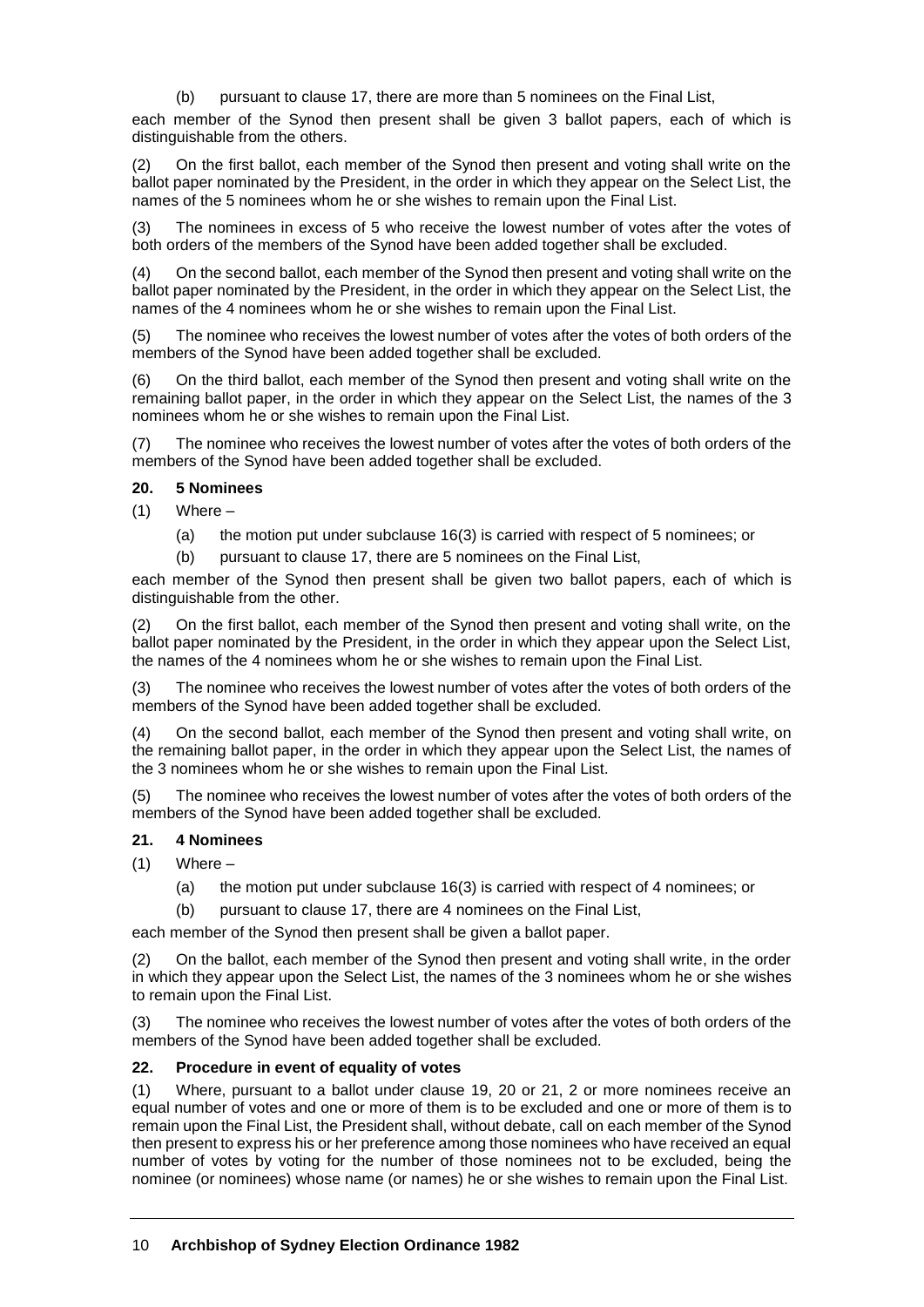(2) A vote in respect of each nominee to whom subclause (1) applies by show of hands shall be taken of the members of the Synod then present and voting as a whole.

(3) The nominee or nominees, as the case may require, who receives or receive the lowest number of votes after a vote is taken under subclause (2) shall be excluded.

(4) If two or more nominees again receive an equal number of votes those nominees shall be excluded.

### **23. Order of Placement of Names on Final List**

(1) Where, pursuant to clause 16, 17, 18, 19, 20, 21 or 22, a nominee is placed upon or remains upon the Final List, the order in which his name shall be placed upon the Final List shall be determined by the President by lot.

(2) The President shall announce to the Synod the names which have been placed upon the Final List and the order in which they have been so placed.

# Final Selection of a Nominee

### **24. One Nominee on Final List**

(1) Where the name of only 1 nominee has, in accordance with this Ordinance, been placed upon the Final List, the President shall put the following motion to the Synod –

"That (A.B.) be invited to be Archbishop of Sydney."

(2) A vote on the motion by show of hands shall be taken in each order of the members of the Synod then present, the lay members of the Synod voting first.

(3) If a majority of both orders of the members of the Synod then present and voting vote in favour of the motion, the President shall declare (A.B.) duly elected to the office of Archbishop of Sydney.

(4) If a majority of both orders of the members of the Synod then present and voting do not vote in favour of the motion, for the purpose of determining the course of action the Synod shall pursue, the President shall, forthwith and without debate, put the following motions in the following order –

- (a) That a further vote on the motion be taken by secret ballot using the procedure under clause 16A.
- (b) That the Synod adjourn and that the nomination process start again pursuant to clause 33A.

### **25. Final List of 2 or 3 Nominees**

(1) Where, pursuant to clause 16, 17, 18, 19, 20, 21 or 22, the names of 2 or 3 nominees have been placed upon or remain upon the Final List, each nominee shall be proposed and seconded in the order in which his name appears upon the Final List.

(2) After all nominees have been proposed and seconded, the President shall ask whether any member of the Synod wishes to speak in respect of any nomination and each member of the Synod who wishes so to speak may, unless the Synod otherwise determines, address the Synod accordingly.

(3) When speeches in respect of the nominations have concluded, the Synod shall adjourn to the following day or a later day determined by the Synod.

### **26. Limitation of Speeches**

- (1) The duration of speeches pursuant to this Ordinance shall be
	- (a) in the case of a person proposing that the name of a nominee be placed upon the Select List – 15 minutes;
	- (b) in the case of a person proposing that the name of a nominee be placed upon the Final List - 10 minutes;
	- (c) in any other case 5 minutes.

(2) Nothing in subclause (1) prevents the Synod from granting leave to any member of the Synod to speak for such length of time as is specified in the grant of leave.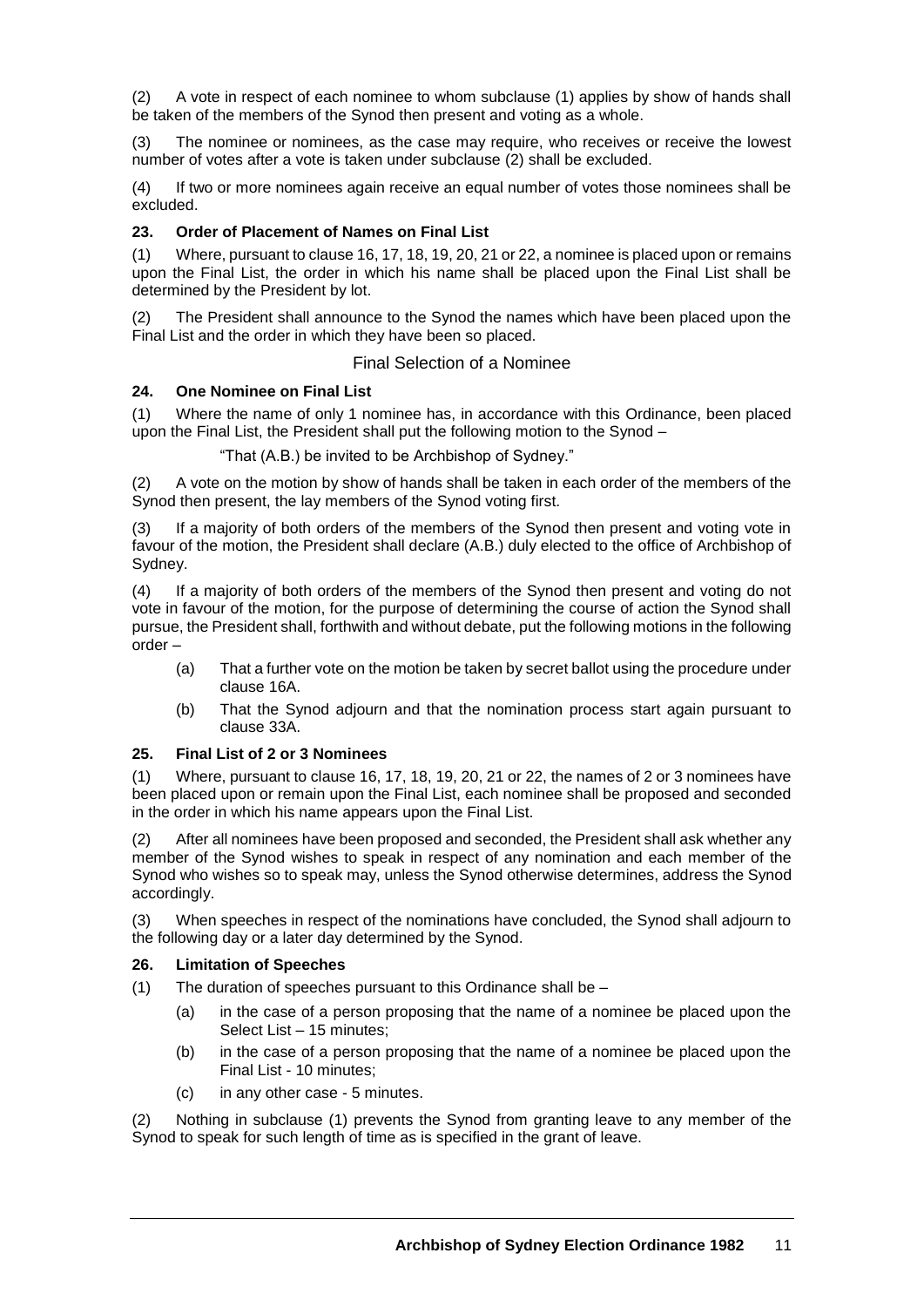# **27. Printing and Distribution of Ballot Papers**

(1) When the Synod meets on the day to which the Synod is adjourned pursuant to subclause 25(3), each member of the Synod then present shall be given a ballot paper of a colour specified by the President as the colour to be used by the members of each order.

(2) A ballot paper referred to in subclause (1) shall be –

- (a) in a form as prescribed in the First Schedule to this Ordinance appropriate to the number of nominees whose names appear upon the Final List;
- (b) printed with the names of the nominees upon the Final List in the order in which they were placed upon the Final List;
- (c) printed with a square opposite the name of each nominee; and
- (d) one of either of two colours, one colour being for use by the lay members of the Synod and the other colour being for use by the clerical members of the Synod.

### **28. Voting**

On receipt of a ballot paper, a member of the Synod shall record his or her vote by placing the number "1" in the square opposite the name of the nominee for whom he or she desires to give his or her first preference and the number "2" or the numbers "2" and "3", as the case may require, in the square opposite the name or names of the other nominees so as to indicate by numerical sequence the order of his or her preference.

### **29. Method of Counting Votes**

(1) The Returning Officer shall count the total number of first preferences given by the members of the respective orders for each nominee.

(2) If one of the 2 or 3 nominees, as the case may be, has received an absolute majority of the first preferences of the members of the Synod in each order present and voting he shall be declared by the President to be elected.

# **30. Failure of Either of 2 Nominees to Obtain Absolute Majority on First Count**

(1) Where there are 2 nominees on the Final List and neither nominee receives an absolute majority as referred to in subclause 29(2), after the President has announced the result appearing in the Returning Officer's record of the ballot, a further ballot shall be taken.

(2) Clauses 27, 28 and 29 apply to and in respect of a ballot under subclause (1) in the same way as they apply to and in respect of a ballot under those clauses.

### **31. Failure of Any of 3 Nominees to Obtain Absolute Majority on First Count**

(1) Where there are 3 nominees on the Final List and no nominee receives an absolute majority as referred to in subclause 29(2), the nominee who has received the fewest first preferences after the first preferences of both orders of the members of the Synod have been added together shall be excluded and each ballot paper counted to him shall be counted to the nominee next in the order of the voter's preference.

(2) Where there are 3 nominees on the Final List and 2 or more nominees have an equal number of first preferences after the first preferences of both orders of the members of the Synod have been added together and one of them is to be excluded, a further ballot shall be taken in respect only of those nominees who have received such equal number of first preferences.

(3) Clauses 27, 28 and subclause 29(1) apply to and in respect of a ballot under subclause (2) in the same way as they apply to and in respect of a ballot under those clauses.

(4) The nominee who, on a ballot under subclause (2), receives the lowest number of votes after the votes of both orders of the members of the Synod have been added together shall be excluded.

(5) If, after counting to a nominee the preferences of a nominee excluded under subclause (1) or subclause (4), one of the nominees receives an absolute majority of the votes of the members of the Synod in each order present and voting he shall be declared by the President to be elected.

(6) Where no nominee receives an absolute majority as referred to in subclause (5), a further ballot shall be taken in respect of the nominees who have not been excluded.

(7) Clauses 27, 28 and 29 apply to and in respect of a ballot under subclause (6) in the same way as they apply to and in respect of a ballot under those clauses.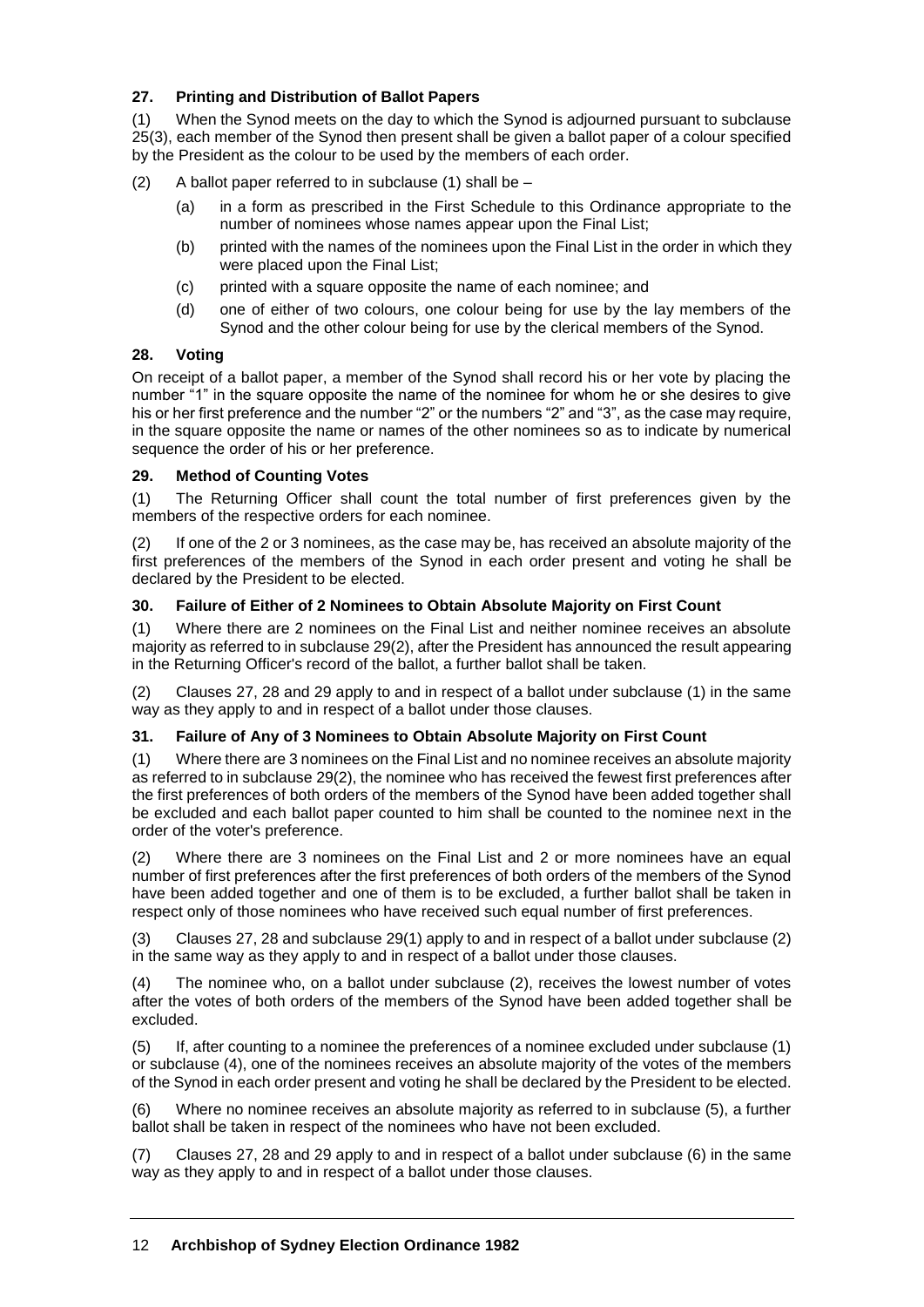### **32. Consequences of Certain Ballots**

(1) If, after making a count in respect of a ballot taken under subclause 30(2) or subclause 31(7), one of the nominees receives an absolute majority of the first preferences of the members of the Synod in each order present and voting he shall be declared by the President to be elected.

(2) If, after making a count referred to in subclause (1), no nominee receives an absolute majority as so referred to, the Synod shall adjourn to the following day or a later day determined by the Synod.

### **33. Proceedings on Resumption After Adjournment**

(1) When the Synod meets on the day to which the Synod is adjourned pursuant to subclause 32(2), for the purpose of determining the course of action the Synod shall pursue, the President shall, without debate, put the following motions in the following order –

- (a) That a further ballot be taken in respect of the nominees not excluded from the Final List.
- (b) That the Synod reconsider the nominees on the Final List by reverting to the procedure specified in clause 27 and the following clauses of this Ordinance.
- (c) That the Synod reconsider the nominees on the Select List by reverting to the procedure specified in clause 16 and the following clauses of this Ordinance.
- (d) That the Synod adjourn and that the nomination process start again pursuant to clause 33A.

(2) Where a motion put under subclause (1) is carried, the President shall not be required to put any subsequent motion under that subclause.

(3) The provisions of this Ordinance shall apply, in so far as they are applicable, to and in respect of a motion carried under subclause (1).

#### **33A. Starting the Nomination Process again after Adjournment**

If the Synod is adjourned pursuant to clause 15(9),  $17(5)$ ,  $24(4)(b)$  or  $33(1)(d)$  –

- (a) the Standing Committee is to declare within a period of 5 weeks from the adjournment the date on which the vacancy in the See of Sydney is deemed to have occurred for the purposes of starting the nomination process again under this Ordinance, and
- (b) the Administrator shall, within 21 days after the date of the deemed vacancy, issue a notice reconvening the Synod as if the notice were a notice to summon the members of the Synod under clause 5(1).

### Offer, Acceptance, Confirmation etc

### **34. Confirmation of Election**

The Provincial Synod Ordinance for the Confirmation of Bishops' Elections (N.S.W.) Assenting Ordinance 1965 applies to and in respect of the confirmation of a person elected in accordance with this Ordinance.

### **35. Commencement in Office**

Where the election of a nominee under this Ordinance –

- (a) is not required to be confirmed under the Provincial Synod Ordinance for the Confirmation of Bishops' Elections (N.S.W.) Assenting Ordinance 1965; or
- (b) is required to be confirmed under that Ordinance and the election of the nominee is certified pursuant to that Ordinance,

the nominee elected shall become the Archbishop upon acceptance by him, his consecration (if not then consecrated) and the taking of his seat in the Cathedral Church of the Diocese having made the solemn promises contained in the Second Schedule to this Ordinance and handed a written copy of the declaration to the Registrar.

#### **36. Refusal of or Delay in Confirmation**

Where the confirmation of the nominee elected under this Ordinance is required under the Provincial Synod Ordinance for the Confirmation of Bishops' Elections (N.S.W.) Assenting Ordinance 1965 and the election of the nominee is not certified pursuant to that Ordinance, the election of the nominee shall be null and void and proceedings shall be taken under this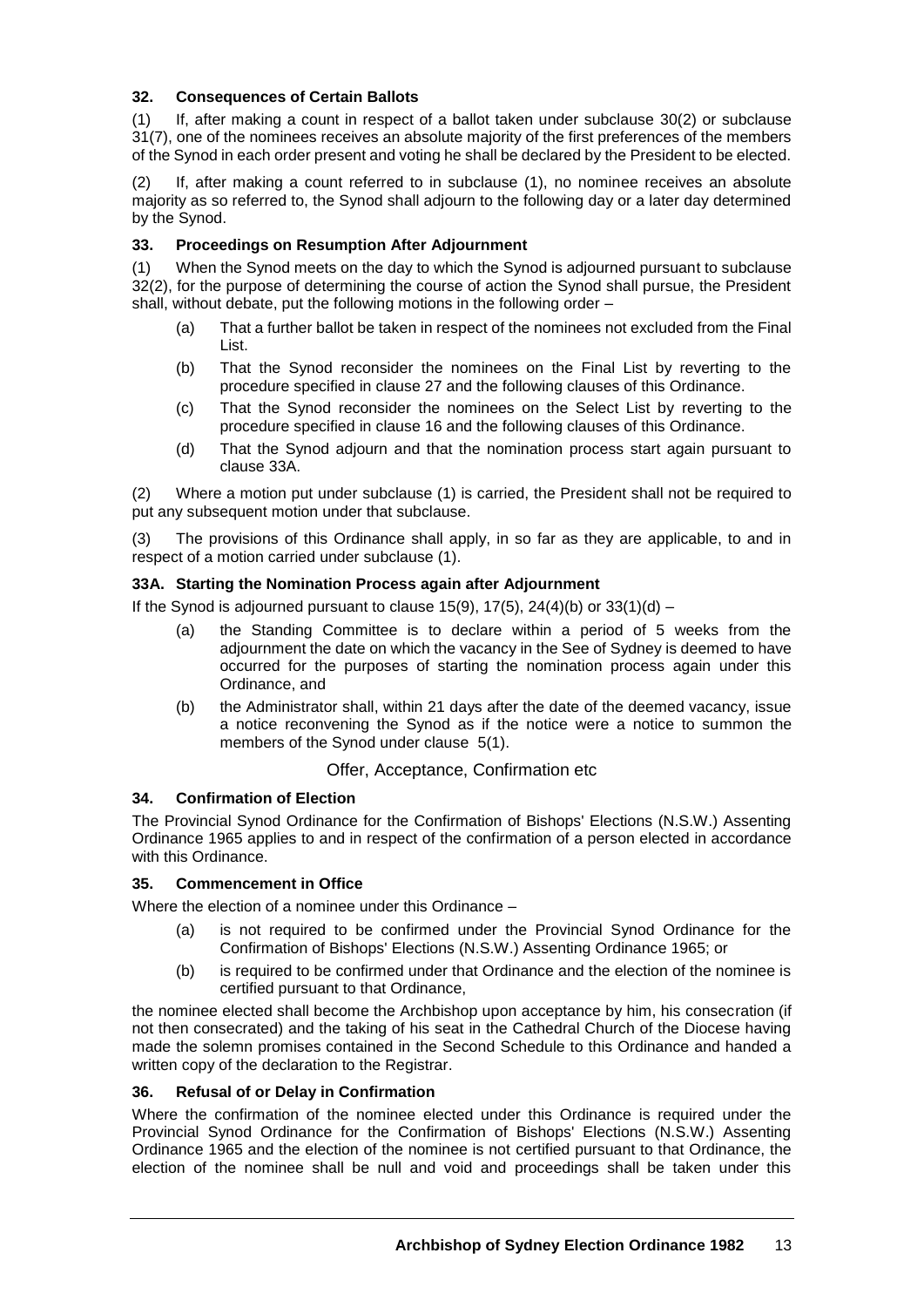Ordinance as if the vacancy in the See had occurred at the time of the election becoming null and void.

# **37. Provision Against Deadlock**

Where –

- (a) the election of the nominee has become null and void pursuant to clause 36; and
- (b) the nominee is again elected under the provisions of this Ordinance,

then subject to the election of the nominee being certified pursuant to the Provincial Synod Ordinance for the Confirmation of Bishops' Elections (N.S.W.) Assenting Ordinance 1965, the nominee shall become Archbishop upon acceptance by him, consecration (if not then consecrated) and the taking of his seat in the Cathedral Church of the Diocese.

### **38. Failure of Nominee to Accept Election, etc**

If a nominee elected under this Ordinance does not accept the election or is not consecrated or does not take his seat in the Cathedral Church of the Diocese within a reasonable time after the election, as the case may be, then, upon a resolution in that behalf being made by the Synod, or if the Synod is not then in Session, by the Standing Committee, the election shall be null and void and proceedings shall be taken under this Ordinance as if the vacancy in the See had occurred at the time of the election becoming null and void.

# **39. Failure to Fill Vacancy for Other Cause**

Where the vacancy in the See is not filled as a consequence of a cause not provided for in this Ordinance, then, upon a resolution declaring the failure being made by the Synod, or if the Synod is not then in Session, by the Standing Committee, the proceedings under this Ordinance shall be repeated until the vacancy is filled as if the vacancy had occurred immediately before the passing of the resolution.

### **40. Declaration of Election**

When a person has been elected Archbishop in accordance with this Ordinance, the President shall cause a declaration of the election to be published on the SDS website, and announced in the Cathedral Church of the Diocese during the time of Public Worship on the next Sunday, the terms of the declaration being as follows –

> (Title and name of the person elected) has been duly elected Archbishop of Sydney and consequently Metropolitan

of the Province of New South Wales.

# **41. Proceedings after Declaration of Election**

As soon as a person is publicly declared to be elected Archbishop in accordance with clause 40, the Administrator, shall take such steps to arrange for the consecration, if applicable, and inauguration of the Archbishop-elect.

### Interpretation, Repeals, Saving Provision etc

# **42. Application of Other Ordinances**

(1) The Conduct of the Business of Synod Ordinance 2000, shall, except to the extent of any inconsistency with the provisions of this Ordinance, apply to a meeting of the Synod summoned in accordance with this Ordinance.

(2) To the extent of any inconsistency between the provisions of this Ordinance and the Standing Committee Ordinance 1897, as subsequently amended, with respect to a meeting of the Synod summoned in accordance with this Ordinance, the provisions of this Ordinance shall prevail.

### **43. Manner of Dealing with Certain Circumstances**

Where any circumstance arises in relation to a meeting of the Synod summoned in accordance with this Ordinance for which no provision is made in this Ordinance, that circumstance shall be dealt with in such manner as may be determined by resolution of the Synod, or if the Synod is not then in session, of the Standing Committee.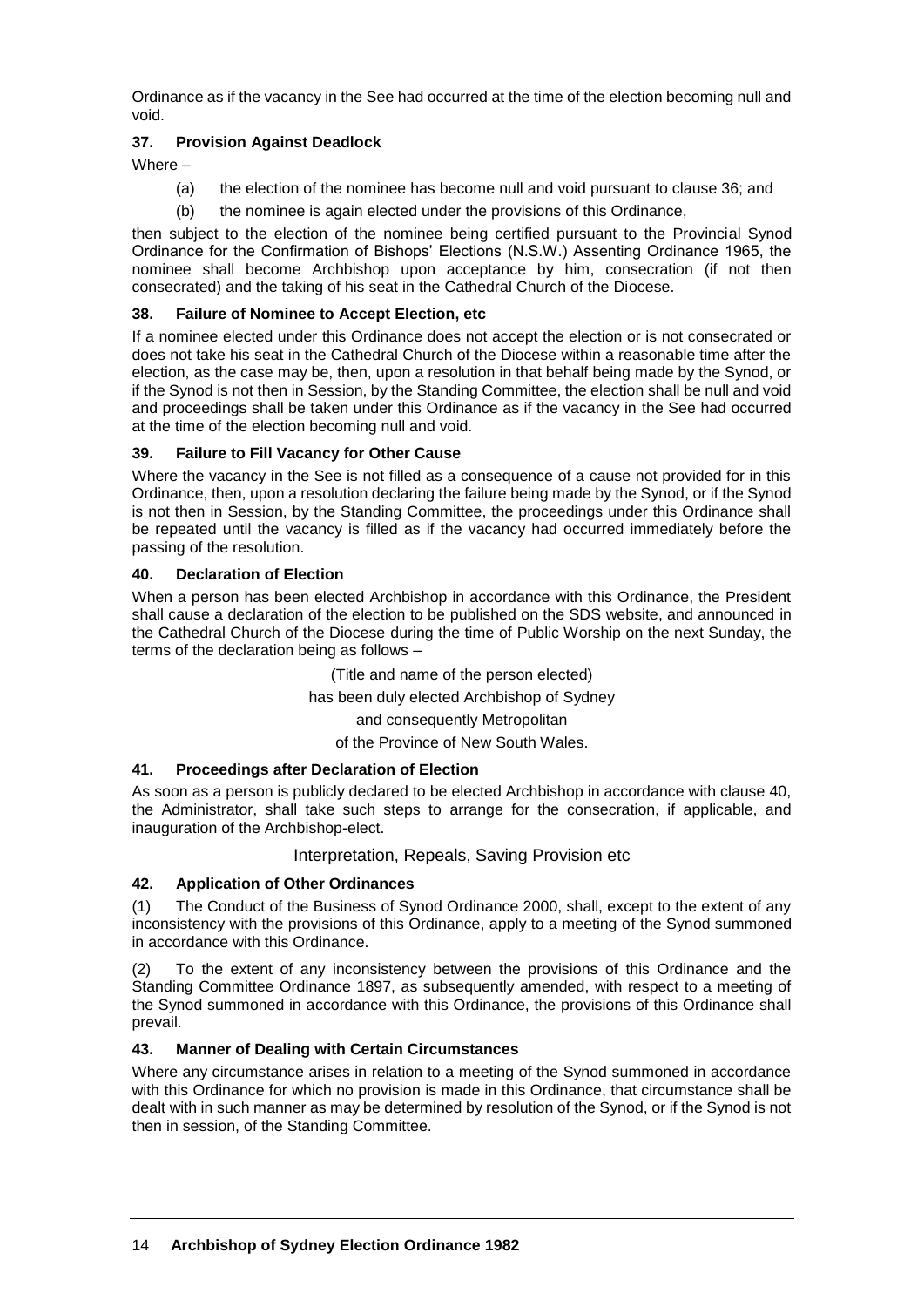#### **44. Repeals**

(1) The Archbishop of Sydney Appointment Ordinance 1962, the Elections Amendment Ordinance 1981 and clauses 5A, 5B, and 5C of the Election Ordinance 1970 are repealed.

(2) A repeal under subclause (1) shall not affect or invalidate any act, matter or thing done or suffered to be done or any election or appointment made under or by virtue of an Ordinance or provision repealed by subclause (1).

#### **The First Schedule**

(To be used in the case of 3 nominees on the Final List)

Archbishop of Sydney Election Ordinance 1982

#### Ballot Paper

Place the number "1" in the square opposite the name of the nominee for whom you desire to give your first preference and the numbers "2" and "3" in the squares opposite the names of the other nominees in the order of your preference.

\_\_\_\_\_\_\_\_\_\_\_\_\_\_\_\_\_\_

(To be used in the case of 2 nominees on the Final List) Archbishop of Sydney Election Ordinance 1982 Ballot Paper

Place the number "1" in the square opposite the name of the nominee for whom you desire to give your first preference and the number "2" in the square opposite the name of the other nominee.

### **The Second Schedule**

I ……………. firmly and sincerely believe the Holy Scripture to be the Word of God, and assent to the doctrine of the Anglican Church of Australia, an expression of the Catholic and Apostolic Faith which is determined by the teaching of Scripture, confessed in the 39 Articles and given liturgical form in the Book of Common Prayer and in the Ordering of Bishops, Priests and Deacons, and I solemnly promise to teach and uphold the Word of God.

I ……………. solemnly promise to conduct only services in the Book of Common Prayer or –

- (a) services authorised by ordinance of the Synod for use in the Diocese, or
- (b) other services of public worship which are agreeable to the Word of God and consistent with the doctrine of the Anglican Church of Australia,

pursuant to the General Synod – Canon Concerning Services 1992 Adopting Ordinance 1998.

I ……………. solemnly promise that so long as I hold and perform the office of Archbishop of the See of Sydney, I will neither by myself nor by others permit the use of the chasuble or other eucharistic vestment in any church or chapel or other place in the Diocese in which I officiate.

I ……………. solemnly promise that so long as I hold and perform the office of Archbishop of the See of Sydney, I will administer and distribute the elements of bread and wine separately in the Holy Communion.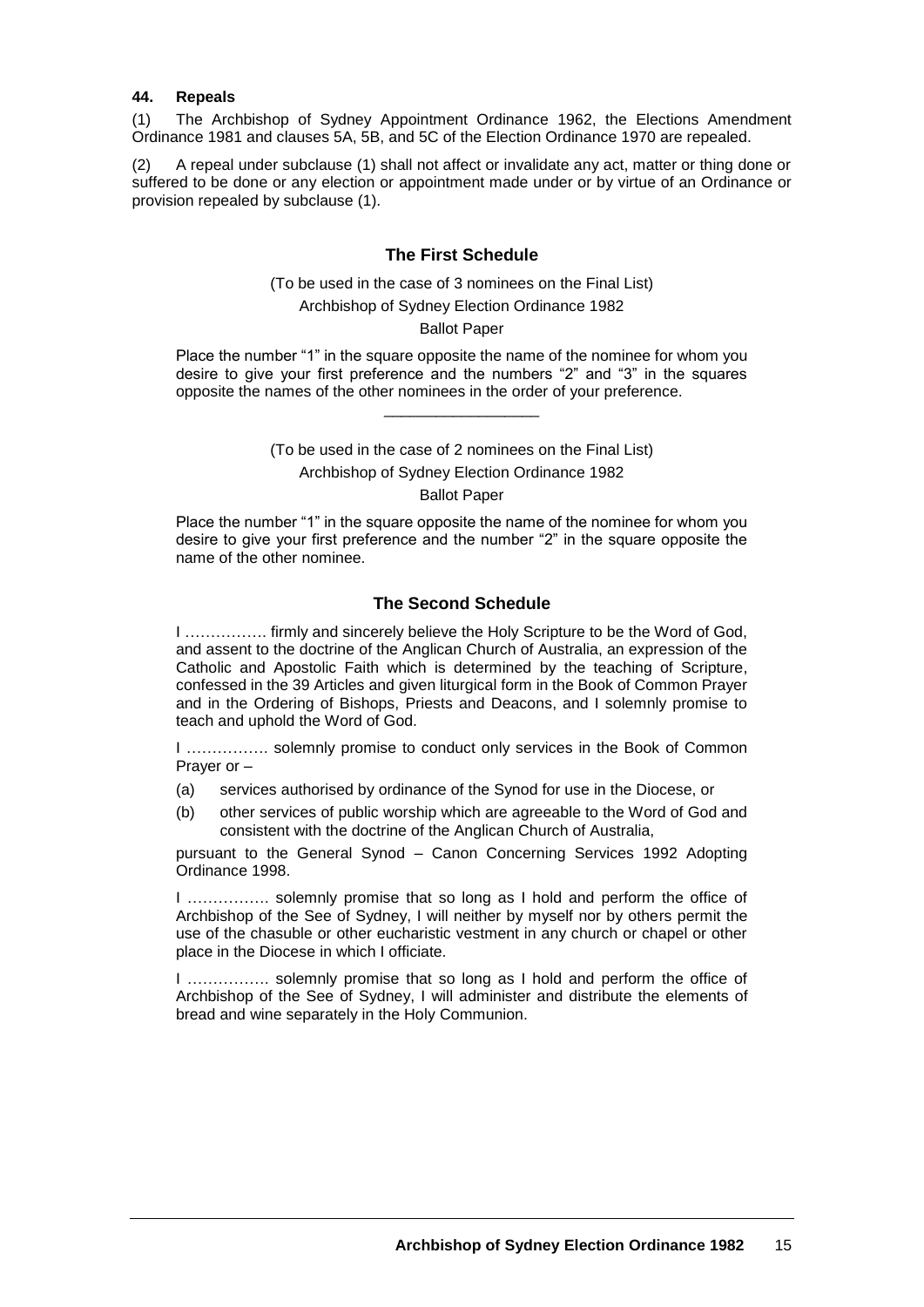# **The Contemporary Role of the Archbishop of Sydney**

*The following paragraphs are an amended extract (originally paragraphs 44-50) from 'An Evangelical Episcopate', a report of the Sydney Diocesan Doctrine Commission, received by the Synod in October 2018.*

1. The biblical principles of oversight or *episkopē*, refracted through history, have shaped the contemporary role and function of the Archbishop of Sydney. Sydney's episcopate is resolutely evangelical, in keeping with the Diocese it serves, and its archbishops have very largely been pastors and teachers, guardians and representatives of the Protestant faith, and able administrators. However, as Sydney has grown and as the structures of the Diocese and the denomination have developed, legal and institutional responsibilities have become more prominent. Nevertheless, the leadership of the Diocese of Sydney by its Archbishop, though very much personal and so influenced by the personality, gifts and special interests of each incumbent, has developed a discernible character. Our evangelical conviction demands that we ensure that the character of the archiepiscopal office, and by extension the regional bishops who assist him, faithfully reflects the biblical functions and priorities of oversight.

2. The first priority of the Archbishop of Sydney is to be a **guardian** of 'the faith that was once for all delivered to the saints' (Jude 3). This is the priority found in the New Testament and in the Anglican Ordinal. Through public proclamation and defence of the apostolic gospel, by his personal example and in all his pastoral and administrative activity, he is to do all in his power to ensure that the teaching of Scripture shapes and directs the life, ministry and mission of the Diocese. This requires the courage to speak the truth taught in Scripture when it is not popular, but equally to oppose deviation from that truth where it arises. It requires both teaching and the exercise of discipline. It requires making decisions on the basis of theological principles shaped by the biblical gospel. In this way the Archbishop of Sydney will, as Sir Marcus Loane once put it, 'share the heritage and tradition of this diocese, and will interpret it to others, and transmit it to posterity' (*Synod Presidential Address, 1966*).

3. A second priority of the Archbishop of Sydney is to **order the ministry** of the Diocese to the gospel of Christ and his mission. In many ways this is merely an extension of the first priority. Principally this involves the selection and authorisation of appropriate men and women for various ministries within the Diocese. Appointing people of godly character with theological clarity, pastoral sensitivity, and demonstrably in possession of the gifts and skills appropriate for the ministry under consideration, is a prime way the Archbishop can foster the health and gospelmindedness of the Diocese. However, once again this must extend to dealing appropriately with those whose discharge of the responsibilities entrusted to them has been negligent in some fashion or contrary to the teaching of Scripture. Furthermore, the ordering of ministry to the gospel of Christ also involves encouraging and facilitating the reform of ministries where, for one reason or another, they no longer serve the mission of reaching the lost and building up believers.

4. A third priority is to exercise **pastoral concern and insight** as he provides advice and direction for gospel ministry in the Diocese. This has been the self-understanding of bishops throughout the twentieth century and this expression has been a regular feature in presidential addresses to election synods in the Diocese (Gunther 1909; Kirkby 1933; Barnett 2001; Forsyth 2013). This has not meant the Archbishop is expected to act as pastor to every Anglican in the Diocese, nor even to be the principal 'pastor to the pastors'. Rather, the Archbishop models pastoral care in all his interactions and so helps to encourage throughout the Diocese a commitment to thoughtful, caring relationships in which the spiritual welfare of the other person is of paramount concern.

5. A fourth priority is to **represent the Diocese**, in various national and international bodies, to the government, and generally to the community. As we have seen, this role arises from history rather than directly from the biblical text or the Ordinal. Nevertheless, it is another significant way in which the guardianship of gospel truth and mission is exercised by the Archbishop of Sydney and has been a feature of the office from its inception. This public role requires a humble confidence in the theological convictions and character of the Diocese of Sydney, since *this* is the Diocese that is being represented. In the denominational context, the Archbishop of Sydney ought to be a clear voice for an unambiguously biblical, evangelical Anglicanism, willing to stand alongside all who seek to live and serve in a way that is directed and disciplined by the word of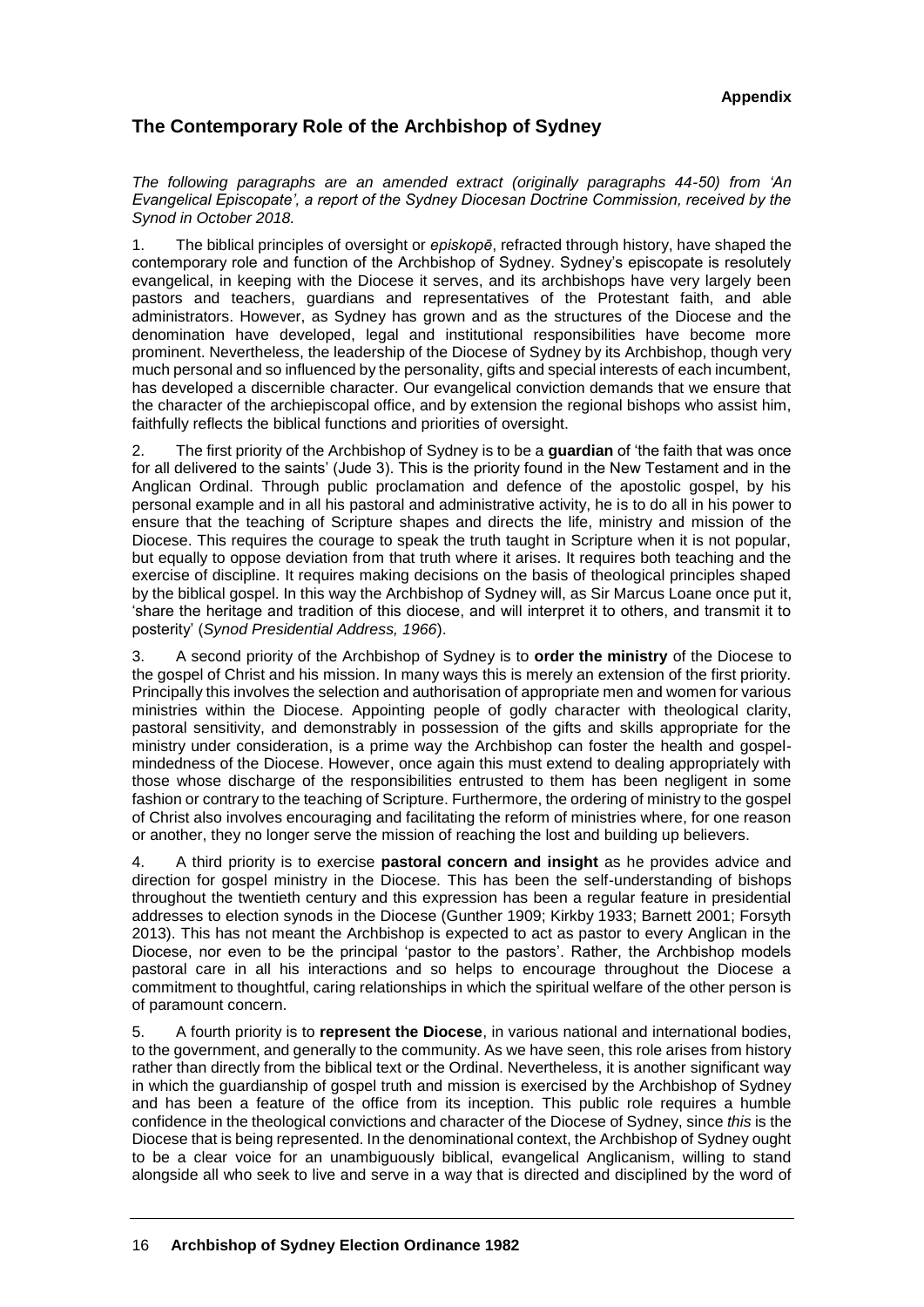God. In the rapidly changing context of Christian witness in this city and nation it requires a degree of mental agility and apologetic skill to handle opposition and even hostility with grace and humility and yet with the courage to present the truth of Scripture as it bears on the subject at hand.

6. A fifth priority is the **administration** of the Diocese in line with its mission. The diligent attention to administration is not to be seen as a distraction from ministry but rather serving the interests of ministry. The governance, policies and processes of the Diocese ought to facilitate its mission and a proper administration of them will direct them to this end. In a diocese with five assistant bishops, the administrative burden need not fall on the Archbishop alone, or perhaps even principally. One or more of the assistant bishops may be more able in this area and so able to shoulder much of the load. Yet faithful administration is itself a form of guardianship and the reason why bishops and the Archbishop play a key role on boards and committees of the Diocese is to ensure that all its organisations order themselves and their activities by the gospel and the commission we have received from Christ, reflecting the theological ethos and the priorities of the Diocese.

7. Ultimately, what will shape the Archbishop of Sydney more than any other single factor is his personal walk with Christ. His Christian character, his prayerfulness, his faithful obedience to the word of God, his loving care for both the lost and the redeemed, his courageous determination to proclaim the truth and to refute error, and possessing a keen sense of his accountability to the Chief Shepherd (1 Pet 5:4) are critical to the faithful and effective discharge of this responsibility. Under God's good hand, the history of this Diocese is full of bishops and archbishops who were exactly like this and whose ministry has furthered the mission of the gospel, brought blessing to God's people, and honoured the name of Christ.

#### **Table of Amendments**

| Title<br>Long Title<br>Preamble<br>Clause 1<br>Clause 2<br>Clause 3 | Amended by Ordinance No 26, 2009.<br>Amended by Ordinance No 26, 2009 and 41, 2019.<br>Amended by Ordinance No 41, 2019.<br>Substituted by Ordinance No 41, 2019.<br>Substituted by Ordinance No 41, 2019.<br>Substituted by Ordinance No 41, 2019. |
|---------------------------------------------------------------------|-----------------------------------------------------------------------------------------------------------------------------------------------------------------------------------------------------------------------------------------------------|
| Clause 4                                                            | Substituted by Ordinance No 41, 2019.                                                                                                                                                                                                               |
| Clause 5                                                            | Substituted by Ordinance No 41, 2019.                                                                                                                                                                                                               |
| Clause 6                                                            | Substituted by Ordinance No 41, 2019.                                                                                                                                                                                                               |
| Clause 7                                                            | Substituted by Ordinance No 41, 2019.                                                                                                                                                                                                               |
| Clause 8                                                            | Substituted by Ordinance No 41, 2019.                                                                                                                                                                                                               |
| Clause 9                                                            | Amended by Ordinance Nos 41, 1997, 14, 2001 and 38, 2014.                                                                                                                                                                                           |
| Clause 10                                                           | Amended by Ordinance No 41, 1997.                                                                                                                                                                                                                   |
| Clause 11                                                           | Amended by Ordinances Nos 41, 1997, 26, 2009 and 41, 2019.                                                                                                                                                                                          |
| Clause 13                                                           | Amended by Ordinance No 41, 2019.                                                                                                                                                                                                                   |
| Clause 14                                                           | Amended by Ordinance No 41, 2019.                                                                                                                                                                                                                   |
| Clause 15                                                           | Amended by Ordinances Nos 4, 1993; 41, 1997; 27, 1999; 26, 2009 and<br>41, 2019.                                                                                                                                                                    |
| Clause 15A                                                          | New clause inserted by Ordinance No 41, 1997. Amended by Ordinance<br>No 41, 2019.                                                                                                                                                                  |
| Clause 16                                                           | Amended by Ordinance No 41, 1997.                                                                                                                                                                                                                   |
| Clause 16A                                                          | New clause inserted by Ordinance No 41, 1997. Amended by Ordinance<br>No 41, 2019.                                                                                                                                                                  |
| Clause 17                                                           | Amended by Ordinances Nos 41, 1997; 26, 2009; 21, 2013 and 41, 2019.                                                                                                                                                                                |
| Clause 18                                                           | Amended by Ordinance No 41, 2019.                                                                                                                                                                                                                   |
| Clause 22                                                           | Amended by Ordinance No 41, 1997 and 41, 2019.                                                                                                                                                                                                      |
| Clause 23                                                           | Amended by Ordinance No 41, 1997.                                                                                                                                                                                                                   |
| Clause 24                                                           | Amended by Ordinance No 26, 2009.                                                                                                                                                                                                                   |